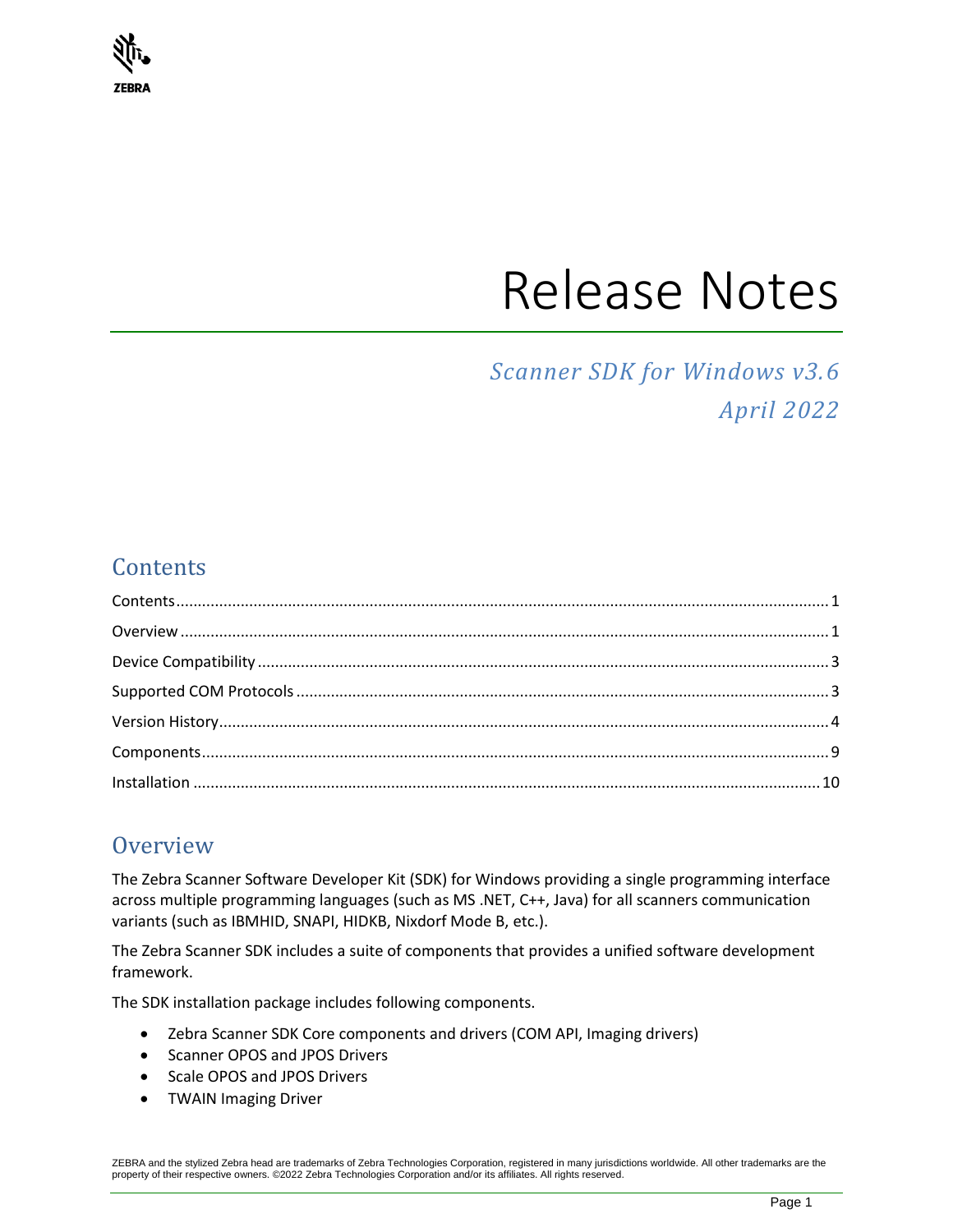

- Bluetooth support for Windows 7 and higher
- Remote Management Components
	- o Scanner WMI Provider
	- o Driver WMI Provider
- Web Link to latest Developer's Guide Document(s) <https://techdocs.zebra.com/dcs/scanners/sdk-windows/about/>
- Microsoft® Visual Studio Project Template for Zebra Scanner SDK
- Test & Sample utilities
	- o Zebra Scanner SDK Sample Application (C++)
	- o Zebra Scanner SDK Sample Application (Microsoft® C# .NET)
	- o Scanner OPOS Driver Test Utility (C++)
	- o Scale OPOS Driver Test Utility (C++)
	- o Scanner/Scale JPOS Driver Test Utility (Java)
	- o TWAIN Test Utility (C++)
	- o Scanner WMI Provider Test Utility (Microsoft® C# .NET)
	- o Driver WMI Provider Test Utility (Microsoft® C# .NET).
	- o Web link to latest source codes for test & sample utilities [https://github.com/zebra](https://github.com/zebra-technologies/Scanner-SDK-for-Windows)[technologies/Scanner-SDK-for-Windows](https://github.com/zebra-technologies/Scanner-SDK-for-Windows)

With this SDK, you can read bar codes, manage scanner configurations, capture images/videos and selectively choose a list of scanners on which to work. While one application is in one programming language using a scanner or a set of scanners, another application in a different language can be used differently within the same system environment.

The SDK can build an application with complete control of its scanner's capabilities.

- Barcode data
	- o Simulated HID Keyboard output
	- o OPOS/JPOS output
	- o SNAPI output
- Command and Control
	- o LED and Beeper Control
	- o Aim Control
- Imaging
	- o Capture / Transfer of Images
	- o View Video
	- $\circ$  Simultaneous capture barcode data and an image with one trigger pull using Intelligent Image Capture (IDC)
- Remote Scanner Management
	- o Asset Tracking
	- o Device Configuration (Get, Set and Store Scanner attributes)
	- o Firmware Update
	- o Scanner Communication Protocol Switching
	- o Service to Automate Configuration / Firmware Upgrade Process

For the latest SDK updates, please visit [Zebra Scanner SDK](https://www.zebra.com/us/en/support-downloads/software/developer-tools/scanner-sdk-for-windows.html)

For support, please visit [http://www.zebra.com/support.](http://www.zebra.com/support)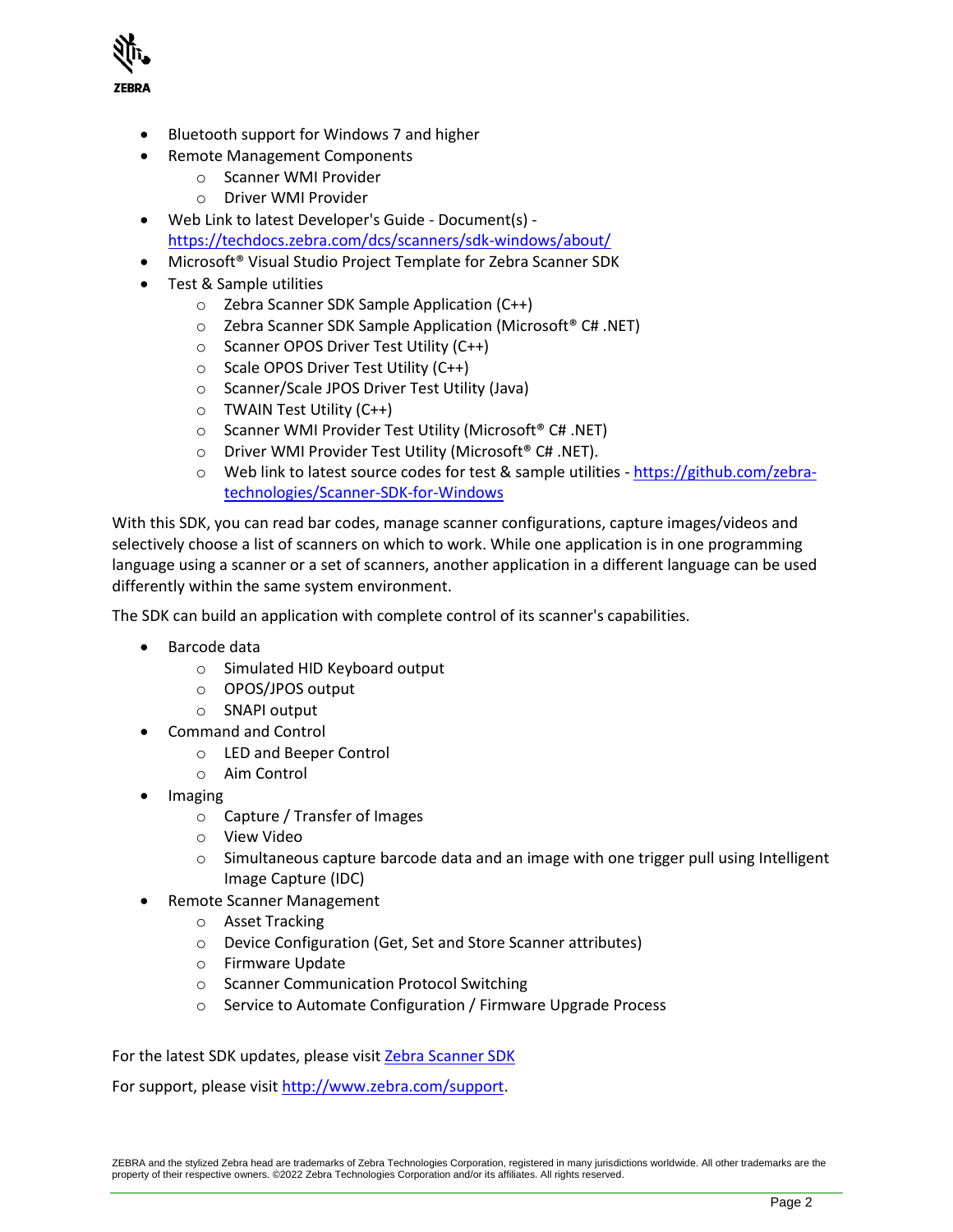

## <span id="page-2-0"></span>Device Compatibility

For the compatible devices list, please visit following page.

[https://www.zebra.com/us/en/support-downloads/software/developer-tools/scanner-sdk-for](https://www.zebra.com/us/en/support-downloads/software/developer-tools/scanner-sdk-for-windows.html)[windows.html](https://www.zebra.com/us/en/support-downloads/software/developer-tools/scanner-sdk-for-windows.html)

## <span id="page-2-1"></span>Supported COM Protocols

SDK supported communication protocols include:

- IBM Table-Top USB
- IBM Hand-Held USB
- IBM OPOS IBM Hand-held USB with Full Scan Disable
- HID Keyboard Emulation
- USB CDC Host
- Symbol Native API (SNAPI) with Imaging Interface
- Symbol Native API (SNAPI) without Imaging Interface
- Wincor-Nixdorf RS-232 Mode B
- Simple Serial Interface (SSI) over RS232
- Simple Serial Interface (SSI) over Bluetooth Classic

|                                                        | Query Assets Information | Host Switching | Imaging and Video | Update<br>Faster Firmware | Update<br>Management and Firmware | Barcode      | <b>OPOS</b> Driver        | <b>JPOS Driver</b> |
|--------------------------------------------------------|--------------------------|----------------|-------------------|---------------------------|-----------------------------------|--------------|---------------------------|--------------------|
| IBM Table-Top USB                                      | X                        | X              |                   |                           | X                                 | X            | X                         | X                  |
| IBM Hand-Held USB                                      | X                        | X              |                   |                           | X                                 | $\mathsf{x}$ | $\boldsymbol{\mathsf{X}}$ | X                  |
| IBM OPOS - IBM Hand-held USB with Full Scan<br>Disable | X                        | X              |                   |                           | X                                 | X            | X                         | X                  |
| <b>HID Keyboard Emulation</b>                          |                          | X              |                   |                           |                                   |              |                           |                    |
| <b>USB CDC Host</b>                                    |                          | Χ              |                   |                           |                                   |              |                           |                    |
| Symbol Native API (SNAPI) with Imaging<br>Interface    | X                        | X              | X                 | Χ                         | X                                 | X            | X                         | X                  |
| Symbol Native API (SNAPI) without Imaging<br>Interface | X                        | Χ              |                   |                           | X                                 | X            | X                         | X                  |
| Wincor-Nixdorf RS-232 Mode B                           |                          |                |                   |                           |                                   | Χ            | X                         | X                  |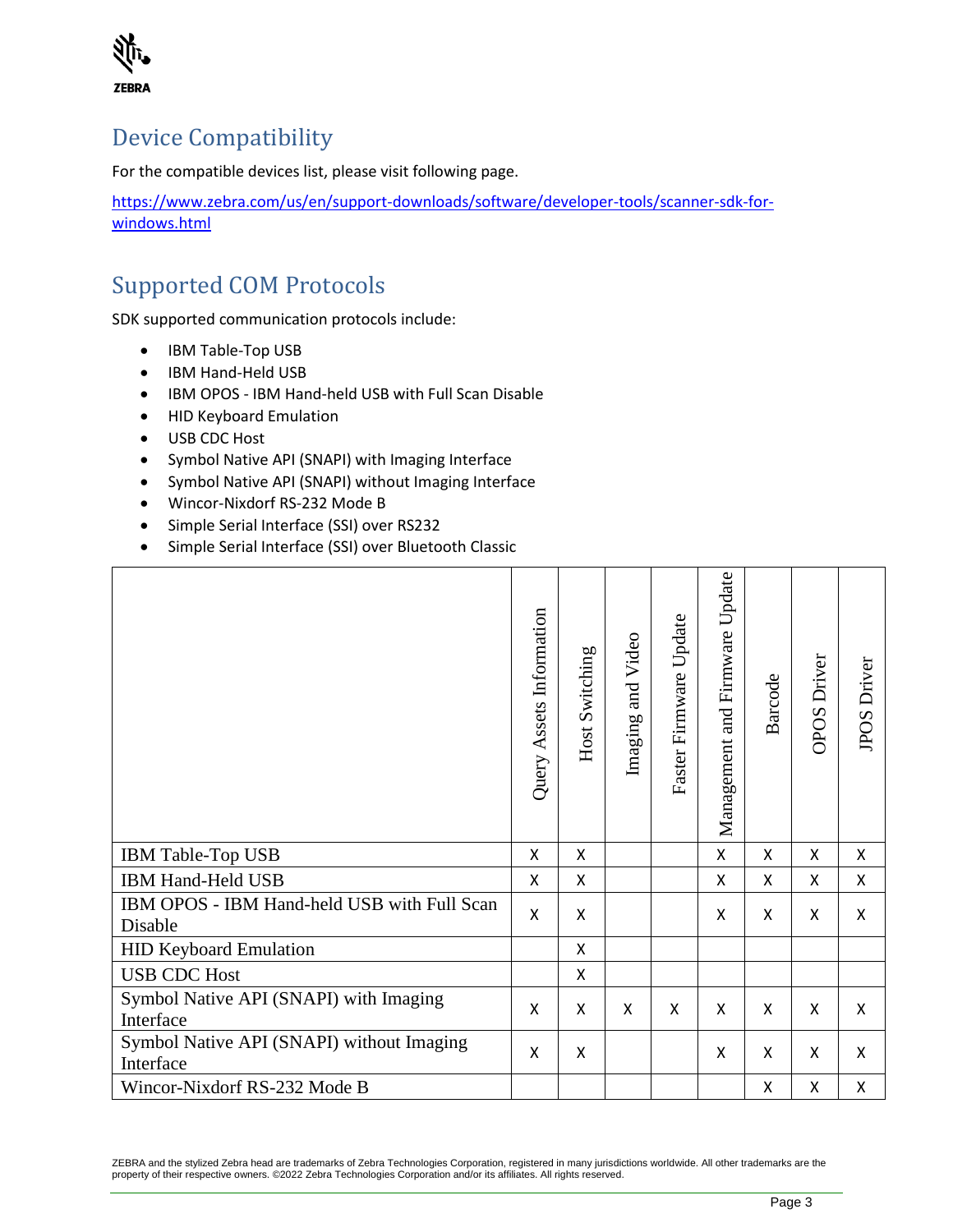

| Simple Serial Interface (SSI) over RS232          |   |  |  |  |  |
|---------------------------------------------------|---|--|--|--|--|
| Simple Serial Interface (SSI) over Bluetooth      | x |  |  |  |  |
| Classic                                           |   |  |  |  |  |
| Simple Serial Interface (SSI) over Bluetooth Low- |   |  |  |  |  |
| Energy (BLE)                                      |   |  |  |  |  |
| Simple Serial Interface (SSI) over MFI            |   |  |  |  |  |

## <span id="page-3-0"></span>Version History

#### Version 3.06.0018 – 04/2022

- 1. Bug fix ScanData property now populating in OPOS Scanner driver when compatibility mode is enabled.
- 2. Bug fix Barcode data now passing properly through the CoreScanner Diver when the scanners connected in serial (RS-232) Nixdorf Mode B.
- 3. Enhanced Toshiba Global Commerce Solutions (TGCS) POS system support
	- a. OPOS driver enhanced to supports System Management information calls from TGCS POS systems
		- i. Corescanner enhanced to support TGCS' UPOS WMI = "UPOS\_BarcodeScanner" queries
	- b. JPOS driver enhanced to support System Management Information calls from TGCS POS systems
		- i. Corescanner enhanced to support TGCS' CIM Service Provider = "UPOS\_BarcodeScanner" queries

#### Version 3.06.0015 – 01/2022

- 1. Logging Agent renamed "IoT Connector".
- 2. Enhanced JPOS driver
	- a. Updated Windows JPOS sample application to support smaller/lower resolutions monitors.
	- b. Fixed rarely seen JPOS statistics retrieval issue.

#### Version 3.06.0013 – 10/2021

- 1. Enhanced JPOS driver
	- a. Added support to execute DirectIO commands without claiming the device.
	- b. JPOS sample application enhancement to display the "Live Weight" and the logs on live weight status update events.
	- c. Enhanced logging in JPOS driver including access to barcode data, power state, scale weight, and what API calls have been made.
- 2. Enhanced Logging Agent capabilities
	- a. Added support for logging of operating system environment variables like "host PC name". The environmental variable check is performed real time on each logging occurrence
	- b. Added support for real time logging via a JSON call to cloud-based consoles like Splunk.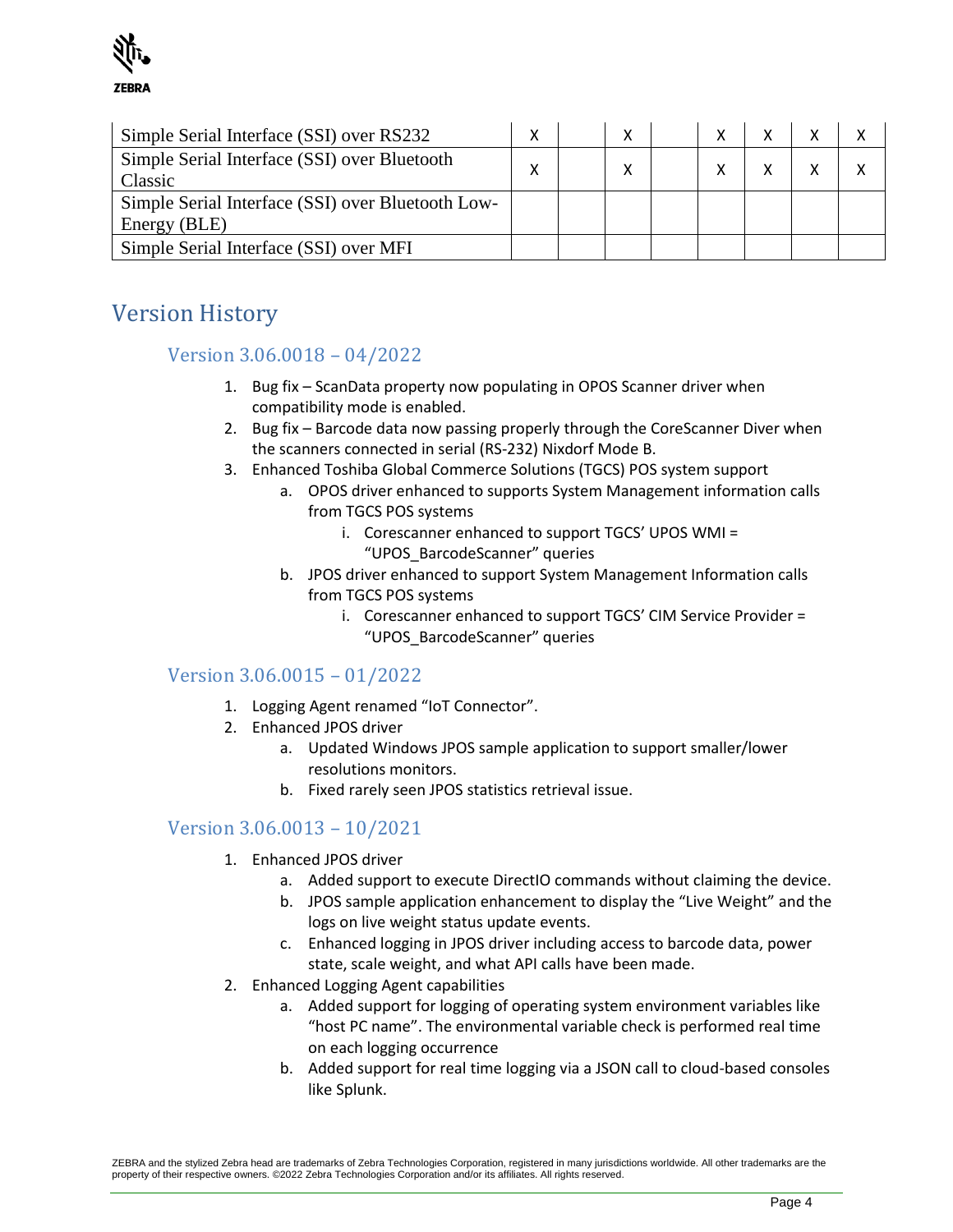

#### Version 3.06.0010 – 08/2021

- 1. Enhanced options associated with the OPOS driver's "ScanData" property. Option now exists to only display scanned data (without displaying the communication protocol specific details).
- 2. Enhanced logging in JPOS driver including access to barcode data, scale weight, and what API calls have been made.
- 3. Fixed statistics and health parameters reporting from the parent scanner device in a cascaded device setup.

#### Version 3.06.0006 – 04/2021

- 1. Enhanced JPOS driver.
	- a. Add support for "extended error codes" for NCRDIO\_SCALE\_LIVE\_WEIGHT DirectIO command in JPOS.
	- b. Add support for JPOS Scale status responses.
- 2. Fixed JPOS Scale Open command to enable the "DeviceEnabled" property to execute.
- 3. Fixed JPOS DirectIO RESET command.
- 4. Fixed JPOS Scanner Not of File Direct IO Command.
- 5. Fixed JPOS Sample application, which now shows the scale weight value when DirectIO NCR\_LIVE\_WEIGHT command executes.
- 6. Fixed Scale OPOS crash issue when retrieving Check Health Text after executing Check Health command.

#### Version 3.06.0003 – 01/2021

- 1. OPOS and JPOS enhancements
	- a. Added support for Scanner DirectIO RESET command.
	- b. Added support for custom MP7000 scale result codes for ErrorOverWeight, ErrorUnderZero and ErrorSameWeight.
- 2. Enhanced Logging Agent capabilities
	- a. Log agent can now retrieve Host/PC name and IP address
	- b. "Scan Avoidance" functionality renamed to "Non-Decode Event"
	- c. The reporting interval can be customized. Set unique programming interval by attribute. Note a small interval (less than 30 seconds) may impact POS system performance.

#### Version 3.06.0002 – 10/2020

- 1. Updated Visual C++ redistributable package from 2017 to 2019. Note redistributable package for 2017 is no longer included with the SDK.
- 2. Add support for the scanner page motor action to the sample applications (C++ and  $CH$ ).
- 3. JPOS driver update. Removed Apache Xerces XML parser dependency from the Zebra JPOS Service Object (SO).

#### Version 3.05.0005 – 07/2020

1. Logging Agent bundled with Windows SDK.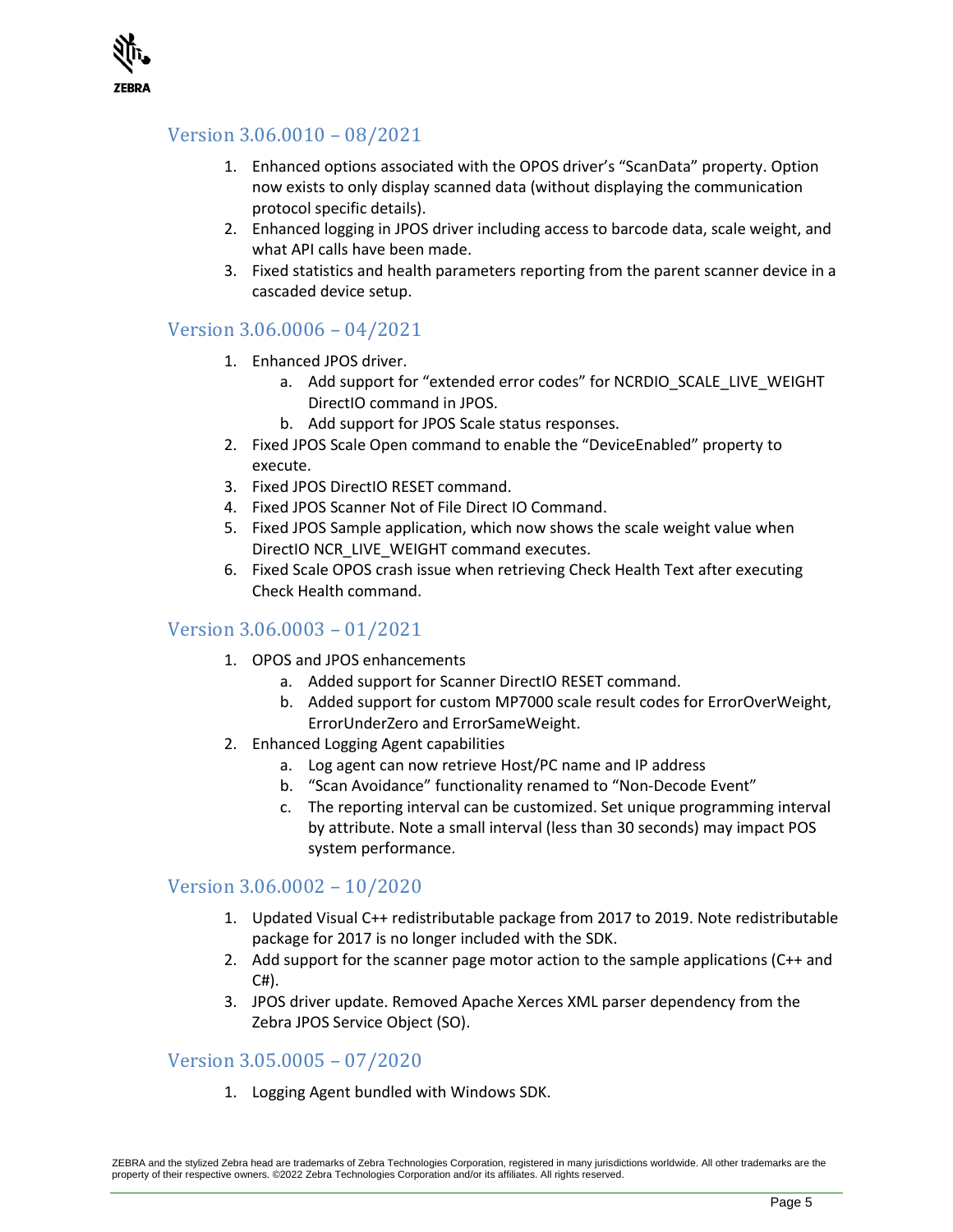

- a. The Logging Agent allows a 3<sup>rd</sup> party management console, like Microsoft's SCCM, to track scanner information including the scanner's health by parsing a Logging Agent generated log file.
- b. The Logging Agent will output a log file, one file per scanner/host.
- c. The Logging Agent is configurable and can document one or all of the following information:
	- i. Asset information
	- ii. Statistics for example battery charge level or UPCs scanned
	- iii. Firmware failures and or firmware success
	- iv. Parameter value(s) changed. Achieved by tracking parameter 616 (config file name changed to "Modified")
	- v. Scanned barcode data (all scanned items)
	- vi. Scan avoidance for MP7000
- d. The logging agent can have its output stored locally on its host PC or output to a network shared folder.
- 2. Added support for Data Parsing (supports UDI, GS1 Label Parsing and Blood Bag) symbology to sample applications (C++ and C#).
- 3. Added support for CDC switching on SDK sample applications (C++ and C#).
- 4. OPOS Scanner/Scale CCO update from version 1.14 to version 1.14.1.

#### Version 3.05.0003 – 04/2020

- 1. For NCR based retail POS customers- Added support for NCR Direct I/O command in OPOS and JPOS drivers (Scanner and Scale).
- 2. Faster wireless firmware update for select scanners over the Bluetooth Classic communication protocol. See 123Scan's release notes per scanner for product support details.
- 3. OPOS driver updated to comply with all Symbologies specified in the OPOS 1.14 specification.
- 4. JPOS driver update. JPOS driver now uses a common code base with the more mature Linux JPOS driver.
- 5. JPOS driver operation now also validated on OpenJDK 11, in addition to existing validation on the Oracle JDK.
- 6. Updated the version of Visual C++ redistributable package from 2012 to 2017. Note redistributable package for 2012 is no longer included with the SMS.
- 7. Removed Windows XP support.

#### Version 3.05.0001 – 01/2020

- 1. Enhanced the OPOS driver to comply with the OPOS 1.14 specification on supported Symbologies
- 2. JPOS Driver
	- a. Enhanced the JPOS driver to meet fully JPOS 1.14 specification compliance.
	- b. Enhanced JPOS demo app to display barcode data in HEX format.
	- c. Enhanced JPOS driver to support scanner configuration through a jpos.xml file.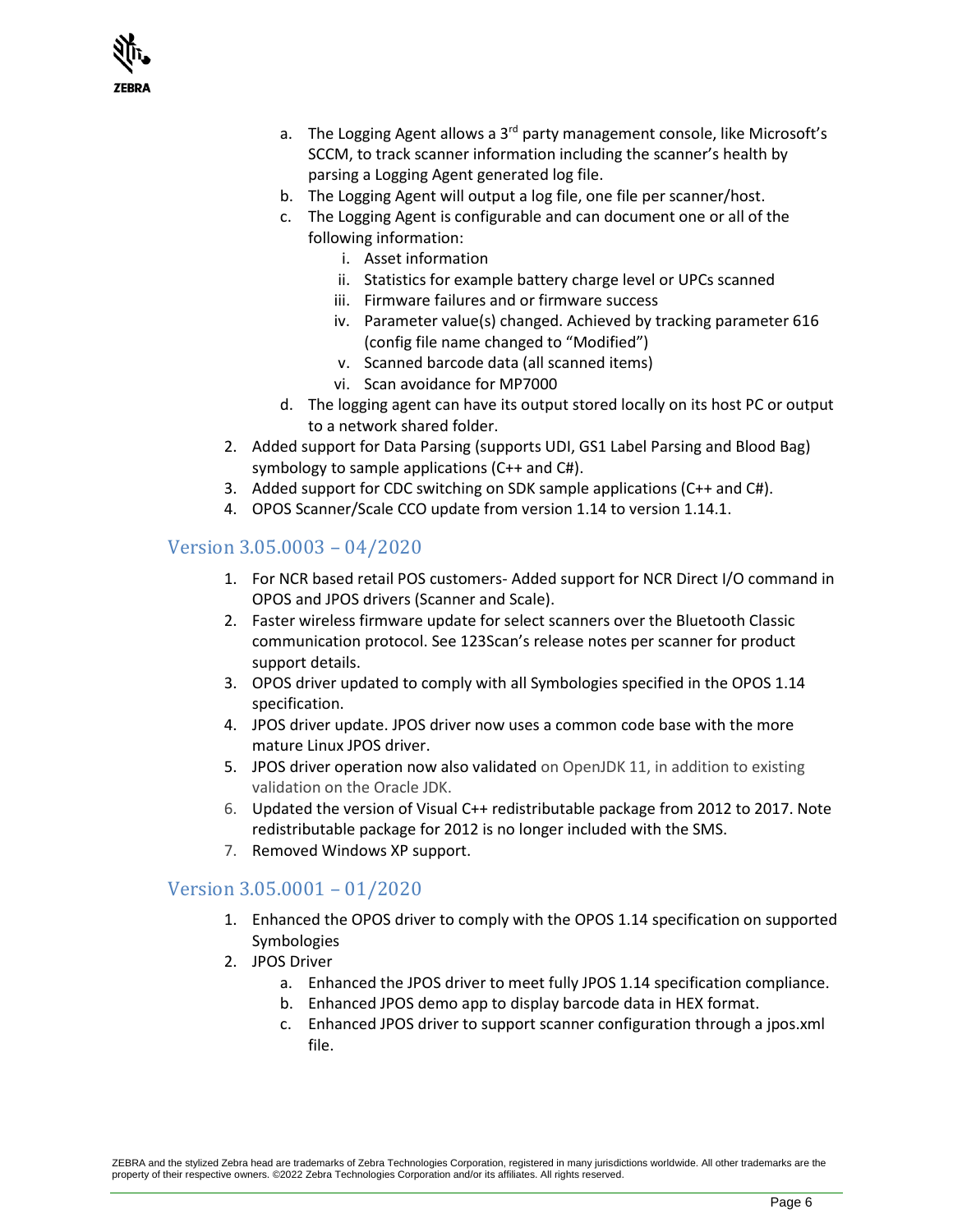

#### Version 3.04.0011 – 10/2019

- 1. Fixed WMI agent enabling filtering of scanner(s) when the configuration name contained unreadable characters.
- 2. Fixed Windows 10 issue preventing scanner from returning barcode data in HIDKB mode after host PC logoff/logon or sleep mode event.
- 3. Fixed a conflict when CoreScanner installed and pairing Bluetooth devices by searching the host PC.

#### Version 3.04.0007 – 07/2019

- 1. Add support within OPOS driver for the following Symbologies: GS1 Data Matrix, QS1 QR and Grid Matrix.
- 2. Enhanced the C# demo application: Added a RFID tab with Scan Scan Write functionality.

#### Version 3.04.0002 – 04/2019

- 1. Added customizable logging module to CoreScanner. A user can now format the log file output to include parameters and layout from predefined options.
- 2. Simulated HID Keyboard output, now handles German by setting "Keyboard emulation/locale" to "Default". Other languages supported include English and French.

#### Version 3.03.0016 - 02/2019

- 1. Fixed some bugs and improved stability in TWAIN driver.
- 2. Fixed an issue in Scanner WMI provider regarding firmware download events.
- 3. Fixed an issue with OPOS binary conversion.

#### Version 3.03.0013 – 11/2018

- 1. Fixed firmware update failure (low occurrence problem).
- 2. Updated SNAPI driver. It now includes a Microsoft signature.
- 3. Implemented Scale OPOS driver beep on good read weight. This is a custom feature implemented to address a customer issue which can be enable through Windows registry configurations.
- 4. Added support for NCR Direct IO command (DIO\_NCR\_SCAN\_TONE)
- 5. Introduced support for barcodes encoded with Windows' code pages like Russian and Korean.
- 6. Introduced registry entries
	- a. to control the value of the OPOS Power State property.
	- b. to configure scale behavior.
	- c. to configure Windows' code pages.
- 7. Introduced support for the NCR direct I/O command to get the "Scale live weight" data.
- 8. Fixed a security vulnerability Exe execution can no longer introduce a shell command injection via filename.
- 9. Fixed firmware update progress event missing issue with Scanner WMI provider.
- 10. Minor bug fixes.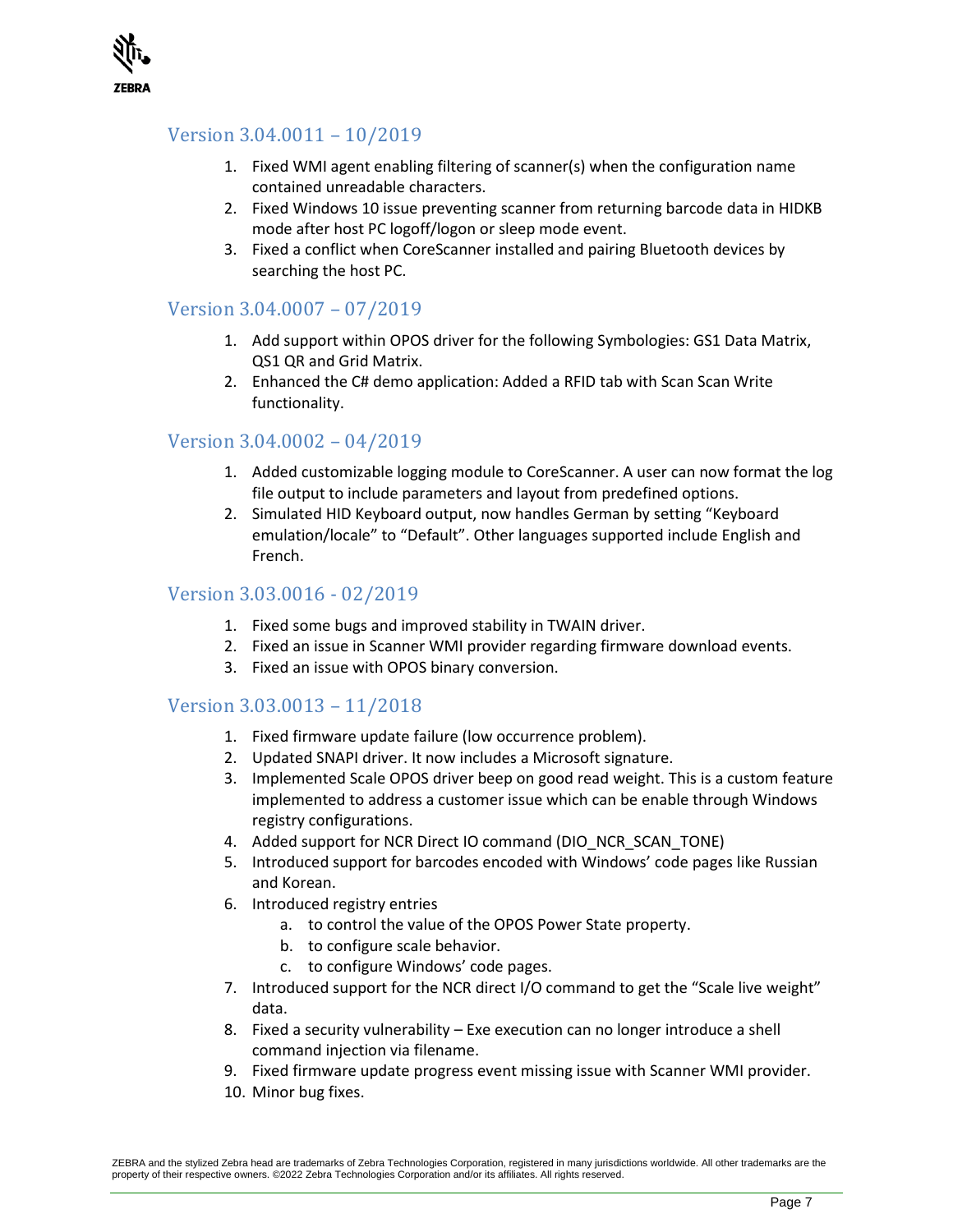

#### Version 3.02.0000 – 08/2017

1. Updated JPOS sample application to demonstrate Direct I/O functionality.

#### Version 3.01.0000 – 09/2016

- 1. Bluetooth support for cordless scanners without a cradle on Windows 7, 8 and 10 using Microsoft's Bluetooth stack.
- 2. OPOS support for "Not On File Beep" NCR capability.
- 3. Source codes of Sample Applications updated to support Microsoft Visual Studio 2010 and above.

#### Version 3.00.0000 – 03/2016

- 1. Rebranded Scanner SDK from Motorola to Zebra.
- 2. Supports Windows 10 (32 and 64 bit).

#### Version 2.06.0000 – 11/2015

1. Support for RFD8500 firmware update.

#### Version 2.05.0000 – 07/2015

- 1. Support for new MP6000 firmware features.
- 2. Stability enhancements.

#### Version 2.04.0000 – 08/2014

- 1. OPOS Direct IO support.
- 2. JPOS supports both 64bit and 32bit JVMs on 64bit platforms.
- 3. Added support for 32bit OPOS drivers on 64bit platforms.
- 4. Bug fixes.
- 5. Security enhancements to address potential security vulnerabilities.

#### Version 2.03.0000 – 05/2014

- 1. Driver ADF support.
- 2. MP6000 Scale Live Weight Event support.
- 3. Microsoft® Visual Studio Project Template provided for Zebra Scanner SDK.
- 4. Bug fixes.

#### Version 2.02.0000 – 12/2013

- 1. Supports Windows 8/8.1 (32 and 64 bit).
- 2. Bug fixes.

#### Version 2.01.0000 – 08/2013

- 1. Inter key delay feature in HID Keyboard emulation.
- 2. Bug fixes.

#### Version 2.00.0000 – 06/2013

1. Optimized log file operation.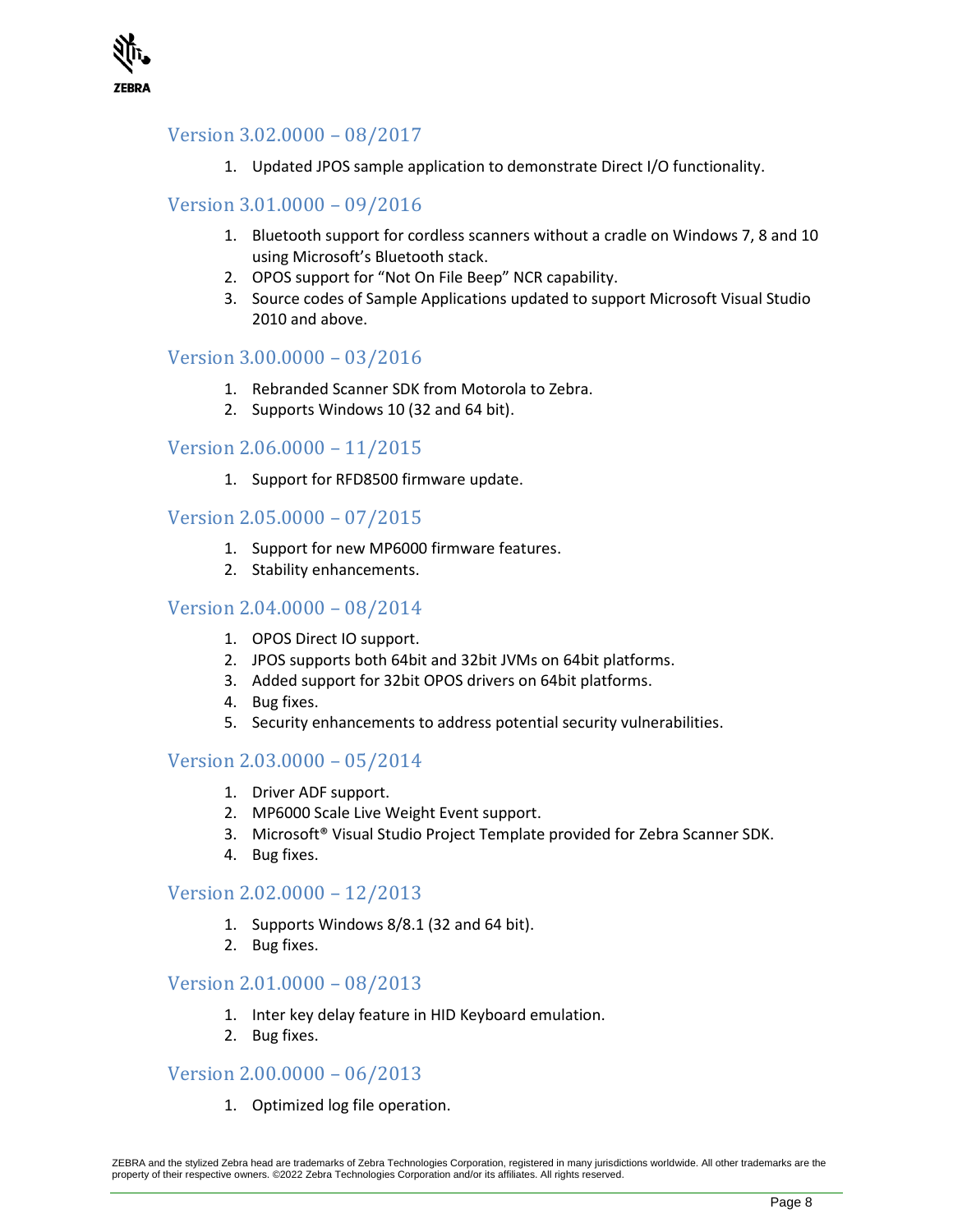

- 2. IBM Table Top host interface support.
- 3. MP6000 scale commands added.
- 4. MP6000 scale support for OPOS and JPOS.
- 5. DWORD attribute support.
- 6. Unsolicited scanner events (Topology changes and Decode data) support (Scanner firmware support required).
- 7. Statistics support (Scanner firmware support required).

#### Version 1.02.0000 – 08/2012

- 1. Codeless scanner plug-n-play events added (Require Firmware update, check scanner PRGs for firmware support availability).
- 2. Simple Data Formatting feature added for emulated keyboard data.
- 3. TWAIN Custom capabilities added.
- 4. SNAPI scanner support added to Scanner WMI Provider.
- 5. Enhanced InstallShield with more custom installation options.
- 6. OPOS driver modified to support Multi-threaded apartment (in-proc/out-proc) POS applications (clients).
- 7. Host variant switching support added for scanners with NULL synapse buffer

#### Version 1.01.0000 – 03/2012

- 1. 64-bit Windows 7 support added.
- 2. TWAIN imaging interface supported.
- 3. USB-CDC Serial Emulation mode supported. Com protocol switching partially supported – able to programmatically switch into USB-CDC host mode but not exist.

#### Version 1.00.0000 – 07/2011

- 1. Supports Windows XP SP3 (32-bit) and Windows 7 (32-bit)
- 2. RSM 2.0 Scanner Support
- 3. SNAPI faster firmware download support
- 4. Programmatic Host Variant Switching support
- 5. HID Keyboard Emulation support for English and French language keyboards

### <span id="page-8-0"></span>Components

If the default install location is not changed, the components are installed in the following folders:

| Component                | Location                                                            |
|--------------------------|---------------------------------------------------------------------|
| <b>Common Components</b> | %ProgramFiles%\Zebra Technologies\Barcode Scanners\Common           |
| Scanner SDK              | %ProgramFiles%\Zebra Technologies\Barcode Scanners\Scanner SDK      |
| Scanner OPOS Driver      | %ProgramFiles%\Zebra Technologies\Barcode Scanners\Scanner SDK\OPOS |
| Scanner JPOS Driver      | %ProgramFiles%\Zebra Technologies\Barcode Scanners\Scanner SDK\JPOS |